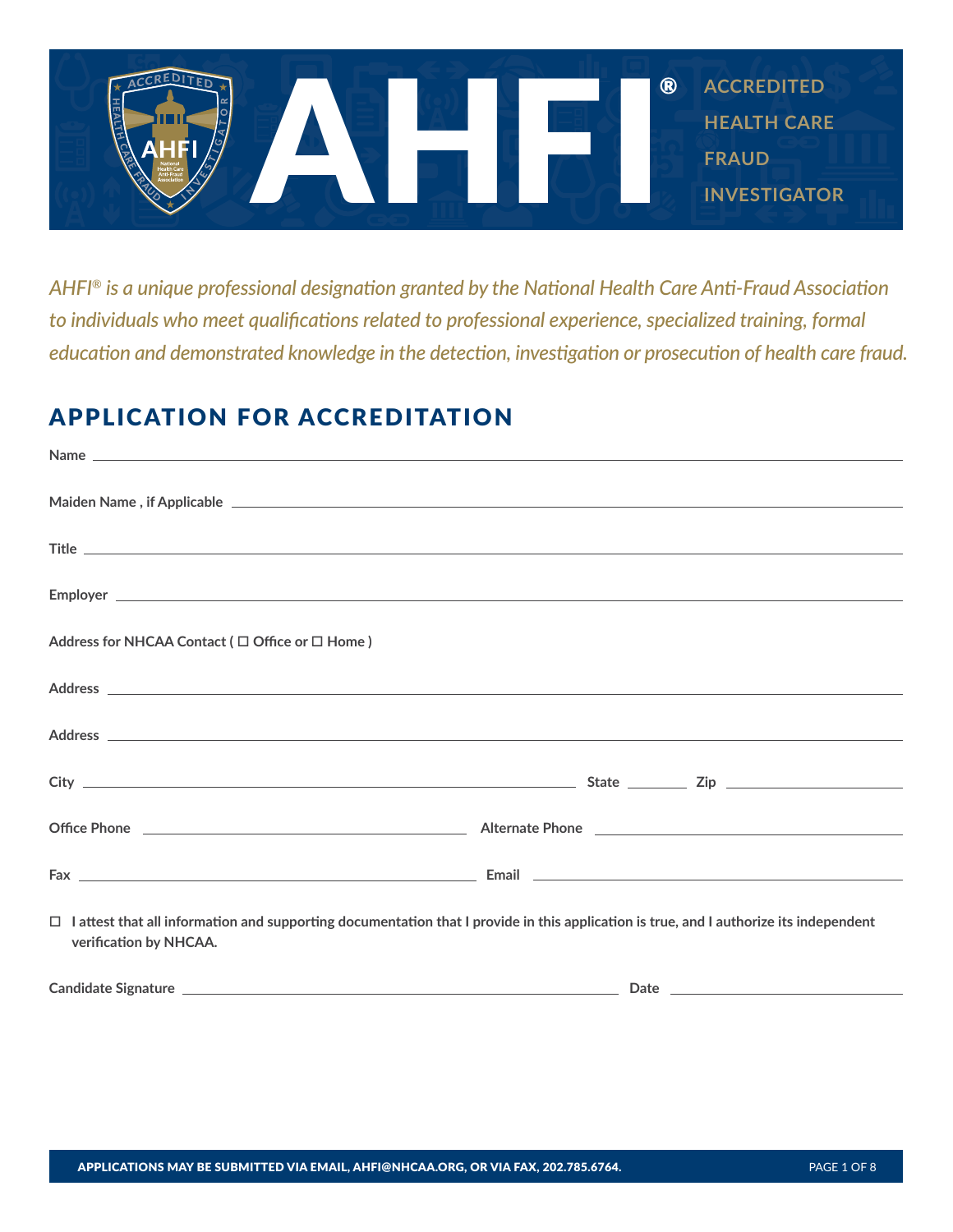



## **PROFESSIONAL EXPERIENCE**

Applicants must meet one of the following professional experience criteria. Check which one:

- $\Box$  A minimum of five (5) years working in health care fraud detection and investigation as an employee of an organization eligible **for NHCAA membership or a government agency;** OR
- $\Box$  A minimum of three (3) years working in health care fraud detection and investigation as an employee of an organization eligible for **NHCAA membership or a government agency** PLUS a minimum of three (3) years **of non-health care fraud investigative experience;** OR
- □ A minimum of at least two (2) years working in health care fraud detection and investigation as an employee of an organization eligible **for NHCAA membership or a government agency** PLUS a minimum of five (5) years **of non-health care fraud investigative experience.**

**Beginning with your current position, please describe the positions, and years of experience in each, that you wish to submit as qualifying experience. If you need additional space, you may duplicate the final page of this section and attach to your application.** 

Incomplete applications will be returned to the applicant.

| 1. ____________________ years, from (mo./yr.) __________________ to Present                                                                                                                                                    |  |  |  |
|--------------------------------------------------------------------------------------------------------------------------------------------------------------------------------------------------------------------------------|--|--|--|
|                                                                                                                                                                                                                                |  |  |  |
| Address experiences and the set of the set of the set of the set of the set of the set of the set of the set of the set of the set of the set of the set of the set of the set of the set of the set of the set of the set of  |  |  |  |
|                                                                                                                                                                                                                                |  |  |  |
|                                                                                                                                                                                                                                |  |  |  |
| Direct Supervisor's Name entry the contract of the contract of the contract of the contract of the contract of the contract of the contract of the contract of the contract of the contract of the contract of the contract of |  |  |  |
|                                                                                                                                                                                                                                |  |  |  |
|                                                                                                                                                                                                                                |  |  |  |
|                                                                                                                                                                                                                                |  |  |  |
|                                                                                                                                                                                                                                |  |  |  |
|                                                                                                                                                                                                                                |  |  |  |
| Address experiences and the set of the set of the set of the set of the set of the set of the set of the set of the set of the set of the set of the set of the set of the set of the set of the set of the set of the set of  |  |  |  |
|                                                                                                                                                                                                                                |  |  |  |
|                                                                                                                                                                                                                                |  |  |  |
| Contact person to verify employment experience and the contract of the contract person to verify employment                                                                                                                    |  |  |  |
| Contact Phone 2012 2013 2014 2015 2016 2017 2018 2019 2014 2015 2017 2018 2019 2019 2017 2018 2019 2019 2017 20                                                                                                                |  |  |  |
| $\Box$ Was this person a direct supervisor?                                                                                                                                                                                    |  |  |  |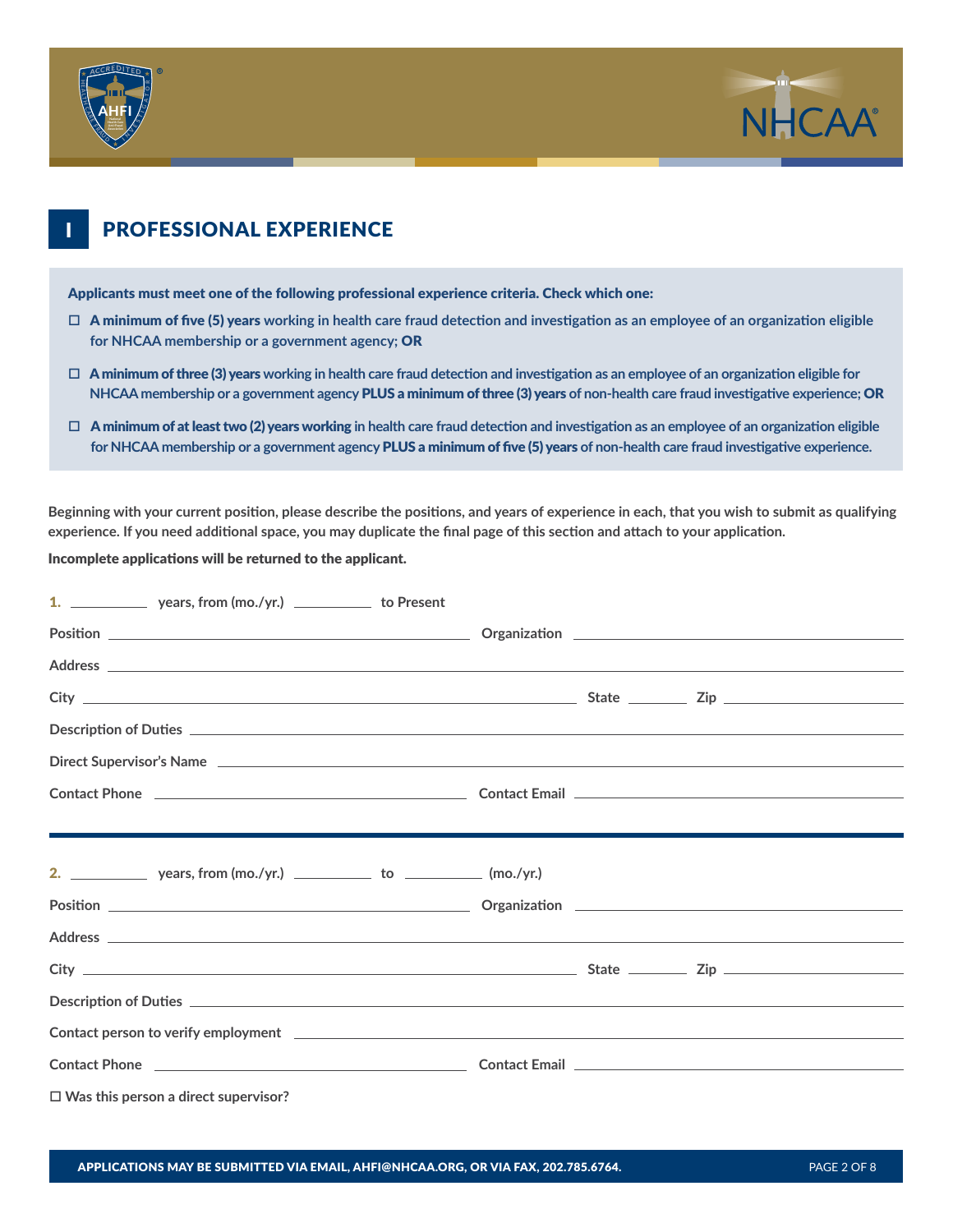



#### CONTINUING PROFESSIONAL EDUCATION II

 $\triangleright$  New Requirement: Sixty (60) hours of anti-fraud continuing education in the last five (5) years, subject to NHCAA approval. Twenty-four (24) of those hours must be NHCAA Continuing Professional Education (CPE) credits.

Follow these guidelines to accurately complete this application. Incomplete applications will NOT be reviewed.

- 1. **Itemize the programs/courses/classes that you wish to submit as qualified training.**
- 2. **All information must include proof of training.**
	- a. **For NHCAA training, attach the NHCAA training transcript.**
	- b. **For non-NHCAA trainings, an agenda from the program including topics covered, time per topic, and evidence of course completion is required (e.g., certificate of attendance).**
- 3. **If you need additional space, duplicate the final page of this section and attach to the application.**
- 4. **Enter total number of hours at the bottom of each page and in the summary.**

### What's accepted?

- **• Non-NHCAA trainings with learning objectives and educational goal that enhance the health care fraud investigation, detection, or prosecution skills of the investigator.**
- **• Non-NHCAA trainings include clinical coding classes, NHCAA approved software (e.g., Tableau, anti-fraud or excel) classes, and training by other health care organizations designed to improve investigative skills.**
- **• Qualified trainings also include courses or class where you were the instructor. Applications must include the agenda, or outline. Instructor must be the creator or co-creator of the content and program. Only the first training will be counted. Additional trainings will not be counted.**

### What isn't accepted?

**• General mandatory training, college courses, task force meetings, and staff meetings will not count as qualified training.**

| $\Box$ Student $\Box$ Training Instructor/Presenter                                                               |  |  |  |  |  |
|-------------------------------------------------------------------------------------------------------------------|--|--|--|--|--|
|                                                                                                                   |  |  |  |  |  |
|                                                                                                                   |  |  |  |  |  |
| $Date(s)$ $\qquad \qquad$                                                                                         |  |  |  |  |  |
|                                                                                                                   |  |  |  |  |  |
| Verification (check all that apply): $\Box$ NHCAA Training Transcript $\Box$ Certificate Copy/Other Documentation |  |  |  |  |  |
|                                                                                                                   |  |  |  |  |  |

 $\blacktriangleright$  Number of Credits on this page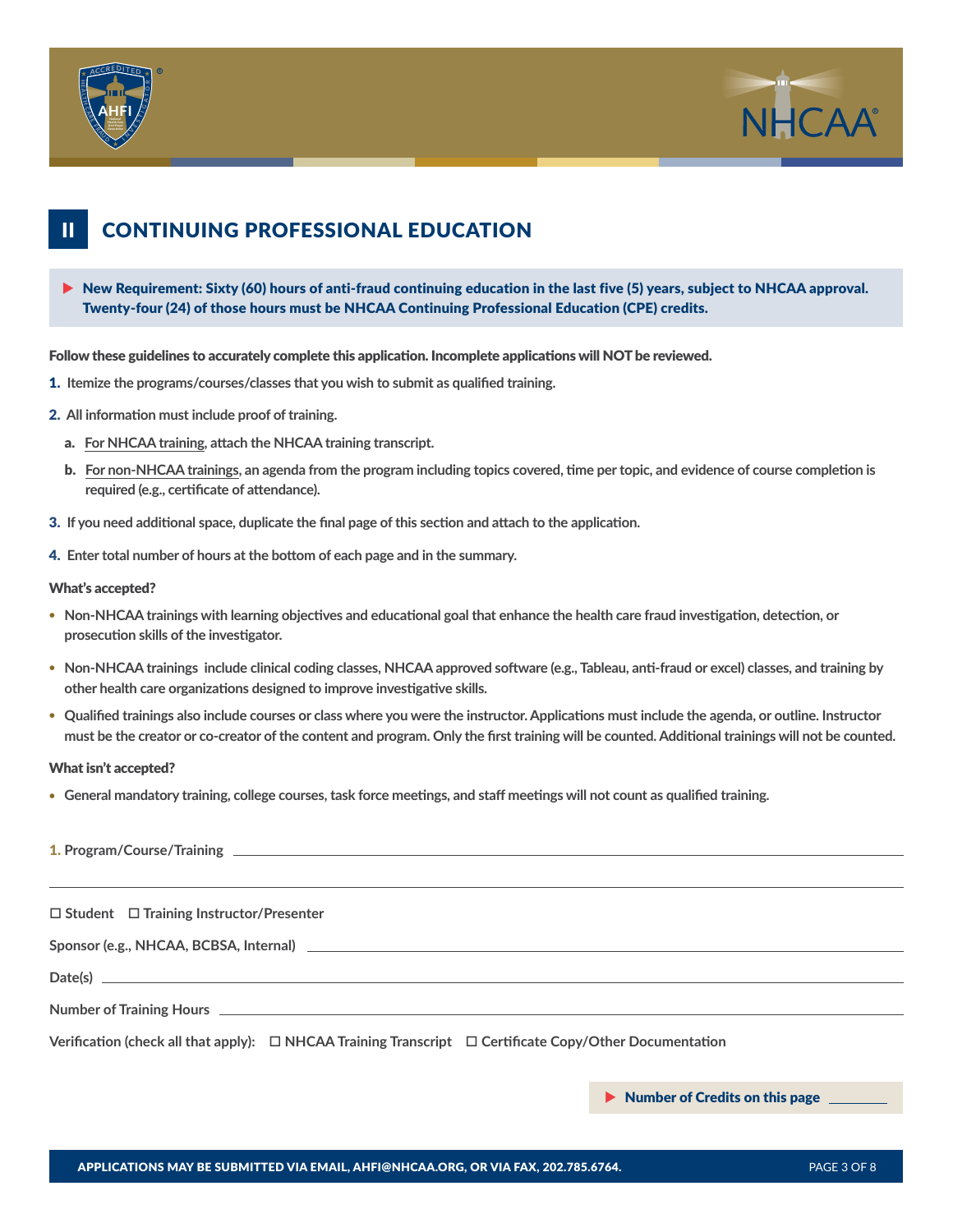

**Number of Training Hours**

**Date(s)**

**Verification (check all that apply):**  $\Box$  NHCAA Training Transcript  $\Box$  Certificate Copy/Other Documentation

3. **Program/Course/Training**

o **Student** o **Training Instructor/Presenter**

**Sponsor (e.g., NHCAA, BCBSA, Internal)**

**Date(s)**

**Number of Training Hours**

**Verification (check all that apply):**  $\Box$  NHCAA Training Transcript  $\Box$  Certificate Copy/Other Documentation

4. **Program/Course/Training**

o **Student** o **Training Instructor/Presenter**

**Sponsor (e.g., NHCAA, BCBSA, Internal)**

**Date(s)**

**Number of Training Hours**

**Verification (check all that apply):**  $\Box$  NHCAA Training Transcript  $\Box$  Certificate Copy/Other Documentation

<u> 1989 - Johann Stoff, deutscher Stoff, der Stoff, der Stoff, der Stoff, der Stoff, der Stoff, der Stoff, der S</u>

Number of Credits on this page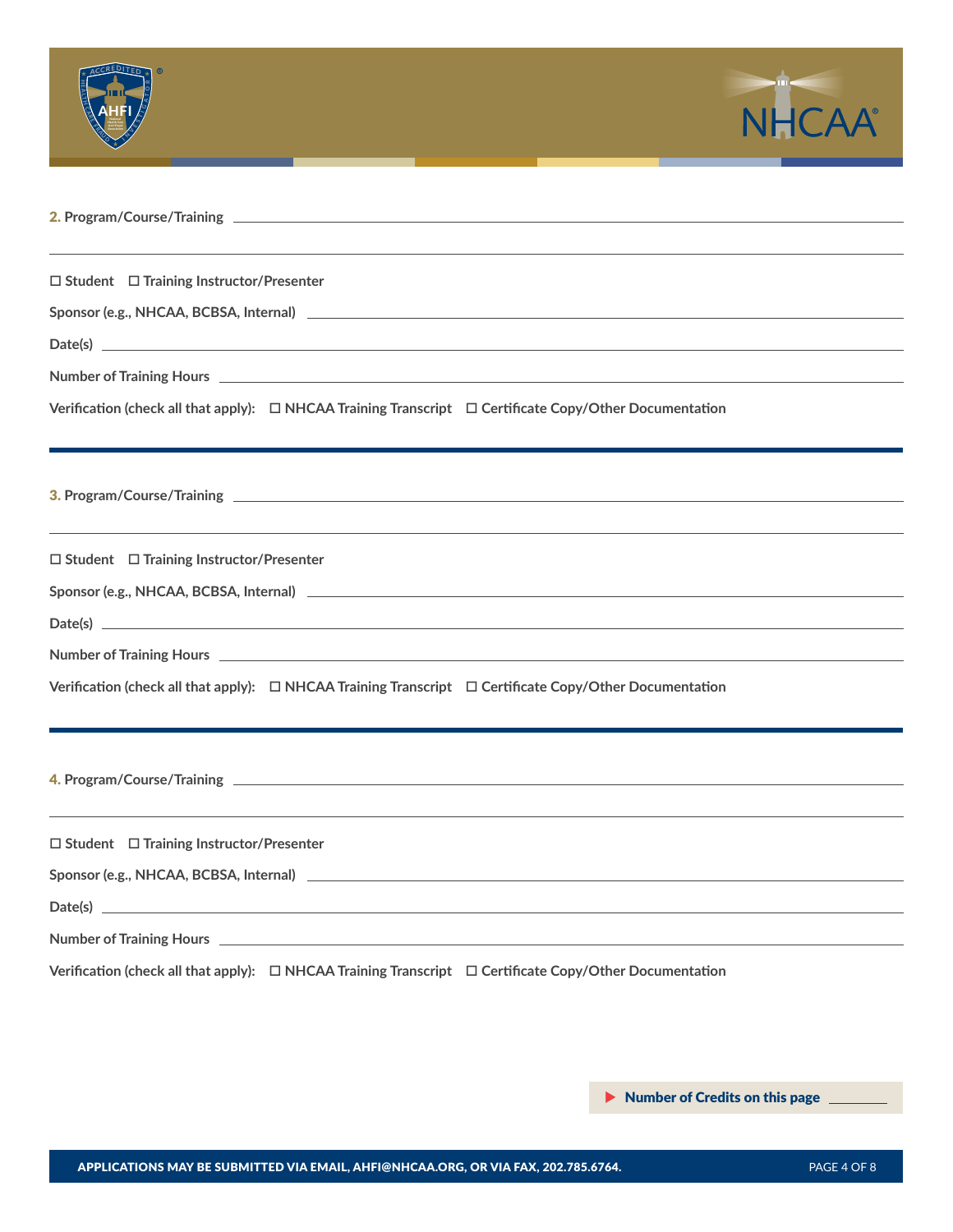

**Verification (check all that apply):**  $\Box$  NHCAA Training Transcript  $\Box$  Certificate Copy/Other Documentation

6. **Program/Course/Training** 

o **Student** o **Training Instructor/Presenter**

**Sponsor (e.g., NHCAA, BCBSA, Internal)**

**Date(s)**

**Number of Training Hours**

**Verification (check all that apply):**  $\Box$  NHCAA Training Transcript  $\Box$  Certificate Copy/Other Documentation

7. **Program/Course/Training** 

o **Student** o **Training Instructor/Presenter**

**Sponsor (e.g., NHCAA, BCBSA, Internal)**

**Date(s)**

**Number of Training Hours**

**Verification (check all that apply):**  $\Box$  NHCAA Training Transcript  $\Box$  Certificate Copy/Other Documentation

<u> 1989 - Johann Stoff, deutscher Stoff, der Stoff, der Stoff, der Stoff, der Stoff, der Stoff, der Stoff, der S</u>

Number of Credits on this page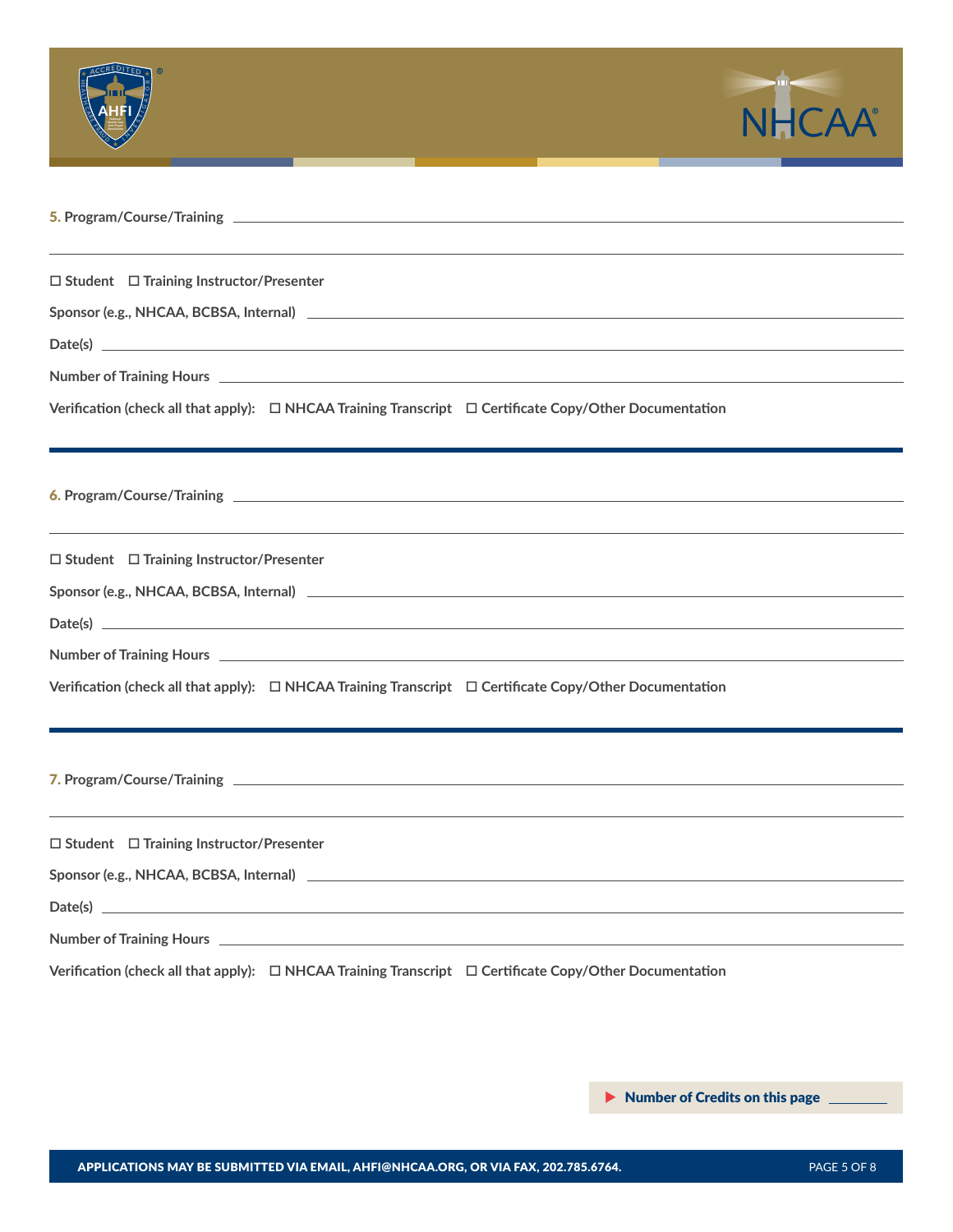

9. **Program/Course/Training** 

o **Student** o **Training Instructor/Presenter**

**Sponsor (e.g., NHCAA, BCBSA, Internal)**

**Date(s)**

**Number of Training Hours**

**Verification (check all that apply):**  $\Box$  NHCAA Training Transcript  $\Box$  Certificate Copy/Other Documentation

10. **Program/Course/Training** 

o **Student** o **Training Instructor/Presenter**

**Sponsor (e.g., NHCAA, BCBSA, Internal)**

**Date(s)**

**Number of Training Hours**

**Verification (check all that apply):**  $\Box$  NHCAA Training Transcript  $\Box$  Certificate Copy/Other Documentation

<u> 1989 - Johann Stoff, deutscher Stoff, der Stoff, der Stoff, der Stoff, der Stoff, der Stoff, der Stoff, der S</u>

Number of Credits on this page